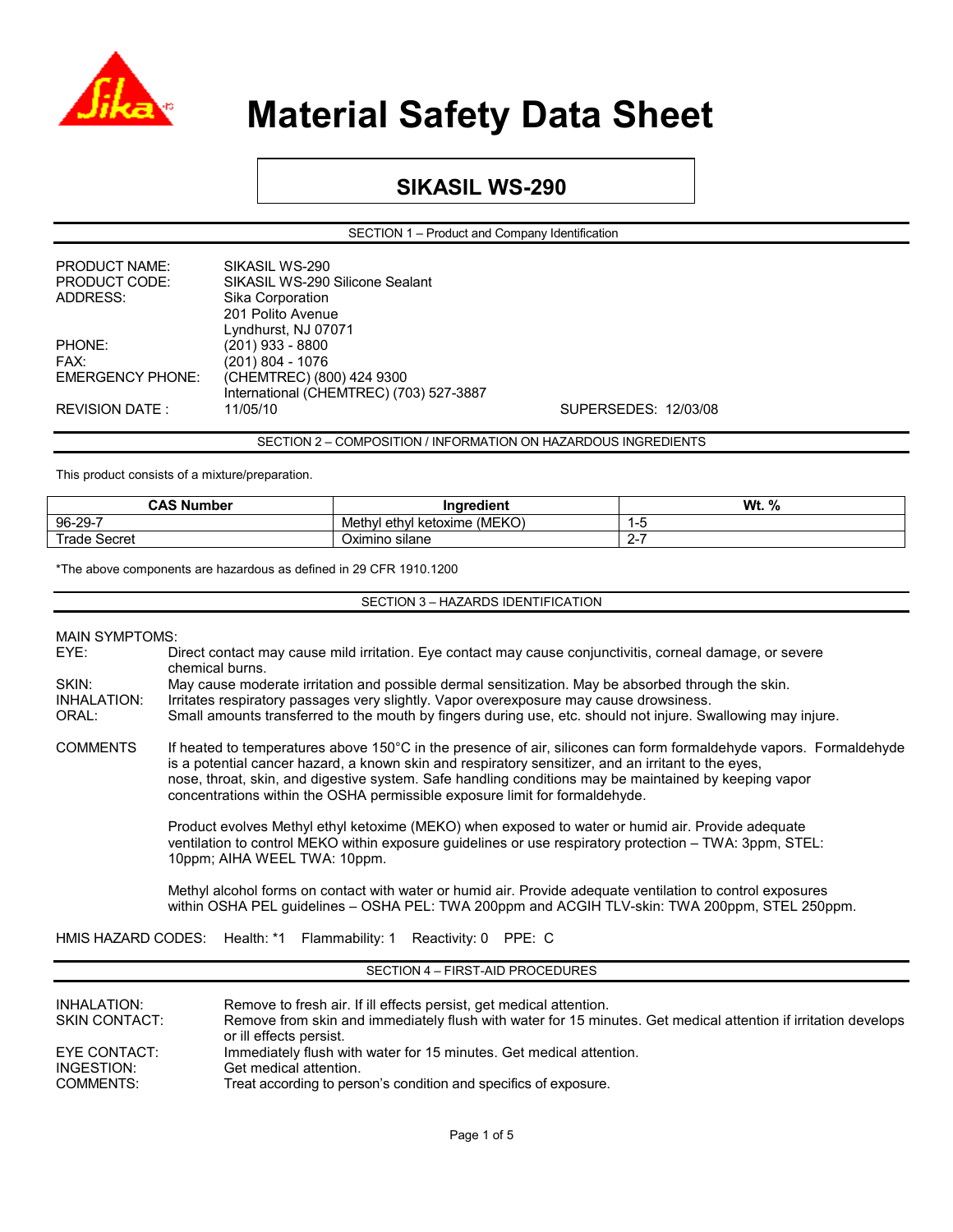

### **SIKASIL WS-290**

| SECTION 5 - FIRE-FIGHTING MEASURES                                                                                                                                                                                                                                                                                                                                                                                                                                                                                                                                                    |  |                                                                                                                                                                                                                                                                                                                          |  |  |
|---------------------------------------------------------------------------------------------------------------------------------------------------------------------------------------------------------------------------------------------------------------------------------------------------------------------------------------------------------------------------------------------------------------------------------------------------------------------------------------------------------------------------------------------------------------------------------------|--|--------------------------------------------------------------------------------------------------------------------------------------------------------------------------------------------------------------------------------------------------------------------------------------------------------------------------|--|--|
| SUITABLE EXTINGUISHING MEDIA:<br>FIRE-FIGHTING PROCEDURES:                                                                                                                                                                                                                                                                                                                                                                                                                                                                                                                            |  | On large fires, use dry chemical, foam or water spray. On small fires, use carbon dioxide                                                                                                                                                                                                                                |  |  |
|                                                                                                                                                                                                                                                                                                                                                                                                                                                                                                                                                                                       |  | (CO <sub>2</sub> ), dry chemical or water spray. Water can be used to cool fire exposed containers.<br>Self-contained breathing apparatus and protective clothing should be worn in fighting fires<br>involving chemicals. Determine the need to evacuate or isolate the area according to your<br>local emergency plan. |  |  |
| FLASH POINT (CLOSED CUP):<br>HAZARDOUS DECOMPOSITION                                                                                                                                                                                                                                                                                                                                                                                                                                                                                                                                  |  | Greater than 212F (100C)                                                                                                                                                                                                                                                                                                 |  |  |
| <b>PRODUCTS:</b>                                                                                                                                                                                                                                                                                                                                                                                                                                                                                                                                                                      |  | Thermal breakdown of this product during fire or very high heat conditions may evolve the<br>following hazardous decomposition products: metal oxides, silicone dioxide, carbon oxides<br>and traces of incompletely burned carbon compounds, nitrogen oxides and formaldehyde.                                          |  |  |
|                                                                                                                                                                                                                                                                                                                                                                                                                                                                                                                                                                                       |  | SECTION 6 - ACCIDENTAL RELEASE MEASURES                                                                                                                                                                                                                                                                                  |  |  |
| PERSONAL PRECAUTIONS:<br>Observe all personal protective equipment recommendations described in Sections 5 and 8.<br>Disposal of collected product, residues, and cleanup materials may be<br><b>ENVIRONMENTAL PRECAUTIONS:</b><br>governmentally regulated. Observe all applicable local, state and Federal waste<br>management regulations.<br>Wipe up or scrape up and contain for salvage or disposal. Final cleaning may require use of<br><b>METHODS FOR CLEANING UP:</b><br>steam, solvents, or detergents. See applicable regulatory compliance information in Section<br>15. |  |                                                                                                                                                                                                                                                                                                                          |  |  |
|                                                                                                                                                                                                                                                                                                                                                                                                                                                                                                                                                                                       |  | SECTION 7 - HANDLING AND STORAGE                                                                                                                                                                                                                                                                                         |  |  |
| Use with adequate ventilation. Product evolves Methyl ethyl ketoxime (MEKO) and methanol when exposed<br><b>HANDLING:</b><br>to water or humid air. Provide adequate ventilation to control MEKO within exposure guidelines as described<br>in Section 3.<br>STORAGE:<br>Keep container closed and store away from water or moisture or oxidizing materials.                                                                                                                                                                                                                          |  |                                                                                                                                                                                                                                                                                                                          |  |  |
|                                                                                                                                                                                                                                                                                                                                                                                                                                                                                                                                                                                       |  | SECTION 8 - EXPOSURE CONTROL AND PERSONAL PROTECTION                                                                                                                                                                                                                                                                     |  |  |
| <b>ENGINEERING CONTROLS:</b><br><b>LOCAL EXHAUST:</b><br><b>GENERAL VENTILATION:</b>                                                                                                                                                                                                                                                                                                                                                                                                                                                                                                  |  | Recommended<br>Recommended                                                                                                                                                                                                                                                                                               |  |  |
| PERSONAL PROTECTIVE EQUIPMENT:<br><b>EYE PROTECTION:</b>                                                                                                                                                                                                                                                                                                                                                                                                                                                                                                                              |  | Avoid eye contact. Use proper protection, safety glasses as a minimum.                                                                                                                                                                                                                                                   |  |  |
| SKIN AND BODY PROTECTION:                                                                                                                                                                                                                                                                                                                                                                                                                                                                                                                                                             |  | Wash at mealtimes and end of shift. If skin contact occurs, change contaminated clothing<br>as soon as possible and thoroughly flush affected areas with cool water. Chemical                                                                                                                                            |  |  |
| RESPIRATORY PROTECTION:                                                                                                                                                                                                                                                                                                                                                                                                                                                                                                                                                               |  | protective gloves are recommended.<br>Use respiratory protection unless adequate local exhaust ventilation is provided or air                                                                                                                                                                                            |  |  |
| <b>HYGIENE MEASURES (INGESTION):</b>                                                                                                                                                                                                                                                                                                                                                                                                                                                                                                                                                  |  | sampling data show exposures are within recommended exposure guidelines<br>Wash hands after handling and before eating. Do not eat, drink, or smoke when handling<br>product.                                                                                                                                            |  |  |
|                                                                                                                                                                                                                                                                                                                                                                                                                                                                                                                                                                                       |  | Precautionary measures: Avoid eye contact. Avoid skin contact. Avoid breathing vapor. Keep container closed. Do not take internally.                                                                                                                                                                                     |  |  |
| Note:                                                                                                                                                                                                                                                                                                                                                                                                                                                                                                                                                                                 |  | These precautions are for room temperature handling. Use at elevated temperatures or aerosol spray<br>applications may require added precautions.                                                                                                                                                                        |  |  |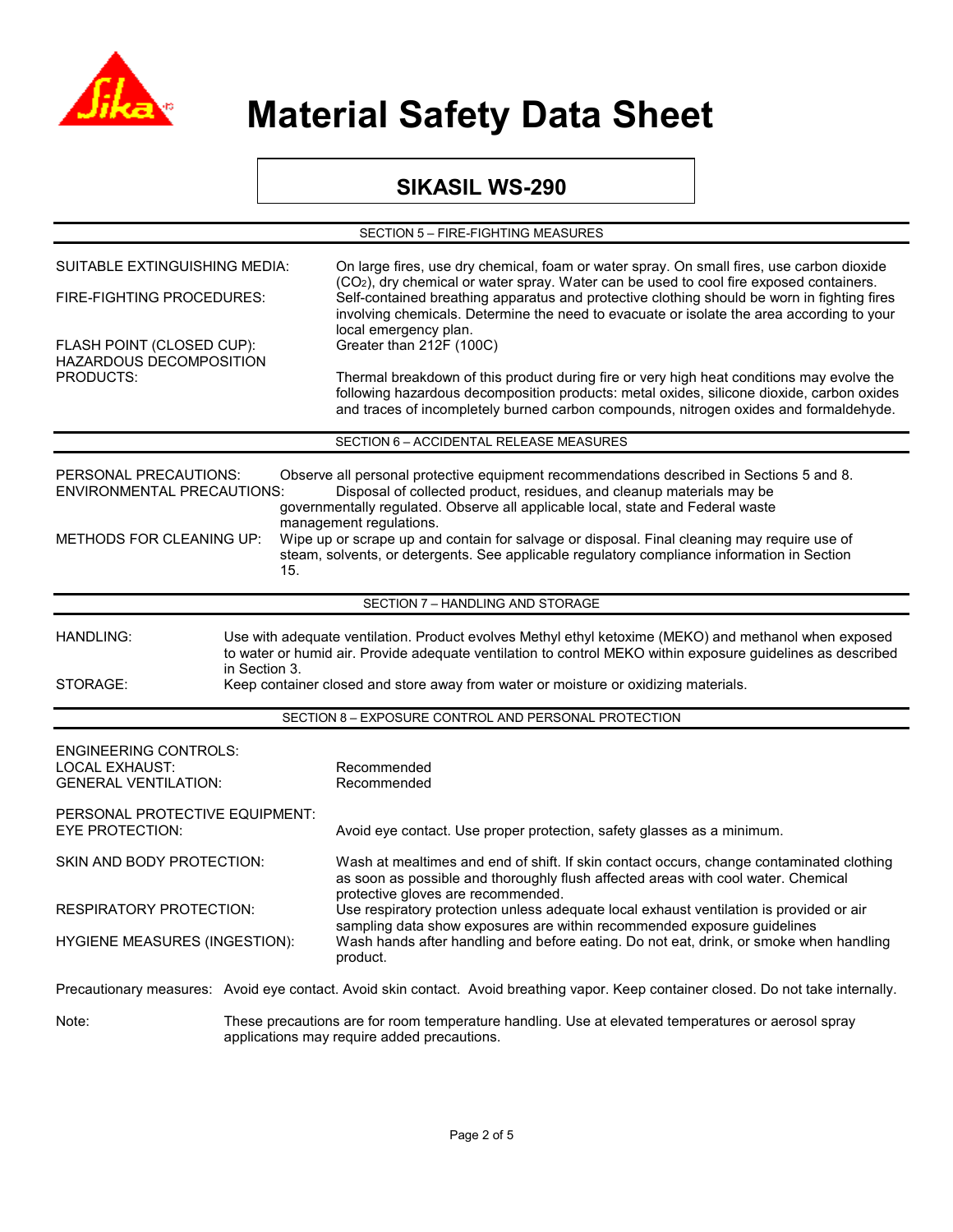

### **SIKASIL WS-290**

SECTION 9 – PHYSICAL AND CHEMICAL PROPERTIES

| PHYSICAL FORM:<br>COLOR:<br>ODOR:<br><b>FLASHPOINT:</b><br><b>EXPLOSION PROPERTIES:</b><br>VAPOR PRESSURE (AT 100°F):<br><b>VAPOR DENSITY:</b><br>DENSITY:<br>SOLUBILITY IN WATER (%):<br>SPECIFIC GRAVITY (AT 77°F/25°C):<br>% VOLATILE BY VOLUME:<br>VOLATILE ORGANIC CONTENT (VOC):<br>NOTE:                                                                                                                                                                                                                                                                                                                                                                                                                                                                                                                            | Solid (Paste)<br>Translucent<br>Oxime<br>>212F (100C)<br>Not Determined<br>Not Applicable<br>Not Applicable<br>9.5 lbs/gal<br>Less than 0.1<br>1.14<br>Less than 3%<br>2.58% by weight; 29 g/L (0.25 lbs/gal)<br>The above information is not intended for use in preparing product specifications. |                                        |             |  |
|----------------------------------------------------------------------------------------------------------------------------------------------------------------------------------------------------------------------------------------------------------------------------------------------------------------------------------------------------------------------------------------------------------------------------------------------------------------------------------------------------------------------------------------------------------------------------------------------------------------------------------------------------------------------------------------------------------------------------------------------------------------------------------------------------------------------------|-----------------------------------------------------------------------------------------------------------------------------------------------------------------------------------------------------------------------------------------------------------------------------------------------------|----------------------------------------|-------------|--|
|                                                                                                                                                                                                                                                                                                                                                                                                                                                                                                                                                                                                                                                                                                                                                                                                                            |                                                                                                                                                                                                                                                                                                     | SECTION 10 - STABILITY AND REACTIVITY  |             |  |
| <b>CHEMICAL STABILITY:</b><br><b>HAZARDOUS POLYMERIZATION:</b><br><b>CONDITIONS TO AVOID:</b><br><b>MATERIALS TO AVOID:</b><br>HAZARDOUS DECOMPOSITION<br><b>PRODUCTS:</b>                                                                                                                                                                                                                                                                                                                                                                                                                                                                                                                                                                                                                                                 | Stable<br>Hazardous polymerization will not occur.<br>Store away from water or moisture.<br>Oxidizing material can cause a reaction.<br>Thermal decomposition products as described in Section 5.                                                                                                   |                                        |             |  |
|                                                                                                                                                                                                                                                                                                                                                                                                                                                                                                                                                                                                                                                                                                                                                                                                                            |                                                                                                                                                                                                                                                                                                     | SECTION 11 - TOXICOLOGICAL INFORMATION |             |  |
| <b>CHRONIC TOXICITY:</b><br>SKIN:<br>Product contains oximes, possible skin sensitizers. Product also contains small quantities of methanol, which<br>is a tissue irritant that may be absorbed through the skin and produce systemic toxic effects.<br>Vapor overexposure may cause drowsiness, injure blood, liver and may irritate eyes, nose and throat.<br><b>INHALATION:</b><br>Small amounts transferred to the mouth by fingers during use, etc., should not injure. Swallowing large<br>ORAL:<br>amounts may injure slightly.<br>Note that chronic exposure to methanol (skin, inhalation, or oral) may damage the central nervous system,<br>optic nerve, kidneys, and liver, impair vision, and cause respiratory failure.<br><b>SPECIFIC EFFECTS:</b><br>Methanol overexposure may cause reproductive effects. |                                                                                                                                                                                                                                                                                                     |                                        |             |  |
|                                                                                                                                                                                                                                                                                                                                                                                                                                                                                                                                                                                                                                                                                                                                                                                                                            |                                                                                                                                                                                                                                                                                                     | SECTION 12 - ECOLOGICAL INFORMATION    |             |  |
| Complete information is not yet available.                                                                                                                                                                                                                                                                                                                                                                                                                                                                                                                                                                                                                                                                                                                                                                                 |                                                                                                                                                                                                                                                                                                     |                                        |             |  |
| Hazard Parameters (LC50 or EC50)<br>Acute Aquistic Toxicity (mall)                                                                                                                                                                                                                                                                                                                                                                                                                                                                                                                                                                                                                                                                                                                                                         | High<br>$\leq$ =1                                                                                                                                                                                                                                                                                   | Medium<br>$>1$ and $\leq 100$          | Low<br>>100 |  |

| Acute Aquatic Toxicity (mg/l)                                                                          | <=1    | $>1$ and $\leq 100$ | >100  |  |  |
|--------------------------------------------------------------------------------------------------------|--------|---------------------|-------|--|--|
| Acute Terrestrial Toxicity                                                                             | $=100$ | >100 and <=2000     | >2000 |  |  |
| *This table is adapted from "Environmental Toxicology and Risk Assessment", ASTM STP 1179, p.34, 1993. |        |                     |       |  |  |

This table can be used to classify the ecotoxicity of this product when data becomes available. Please read the other information presented in the section concerning the overall ecological safety of this material.

#### SECTION 13 – DISPOSAL INFORMATION

PRODUCT DISPOSAL: RCRA Hazard Class (40 CFR 261)

 When a decision is made to discard this material, as received, is it classified as a hazardous waste? NO. State or local laws may impose additional regulatory requirements regarding disposal.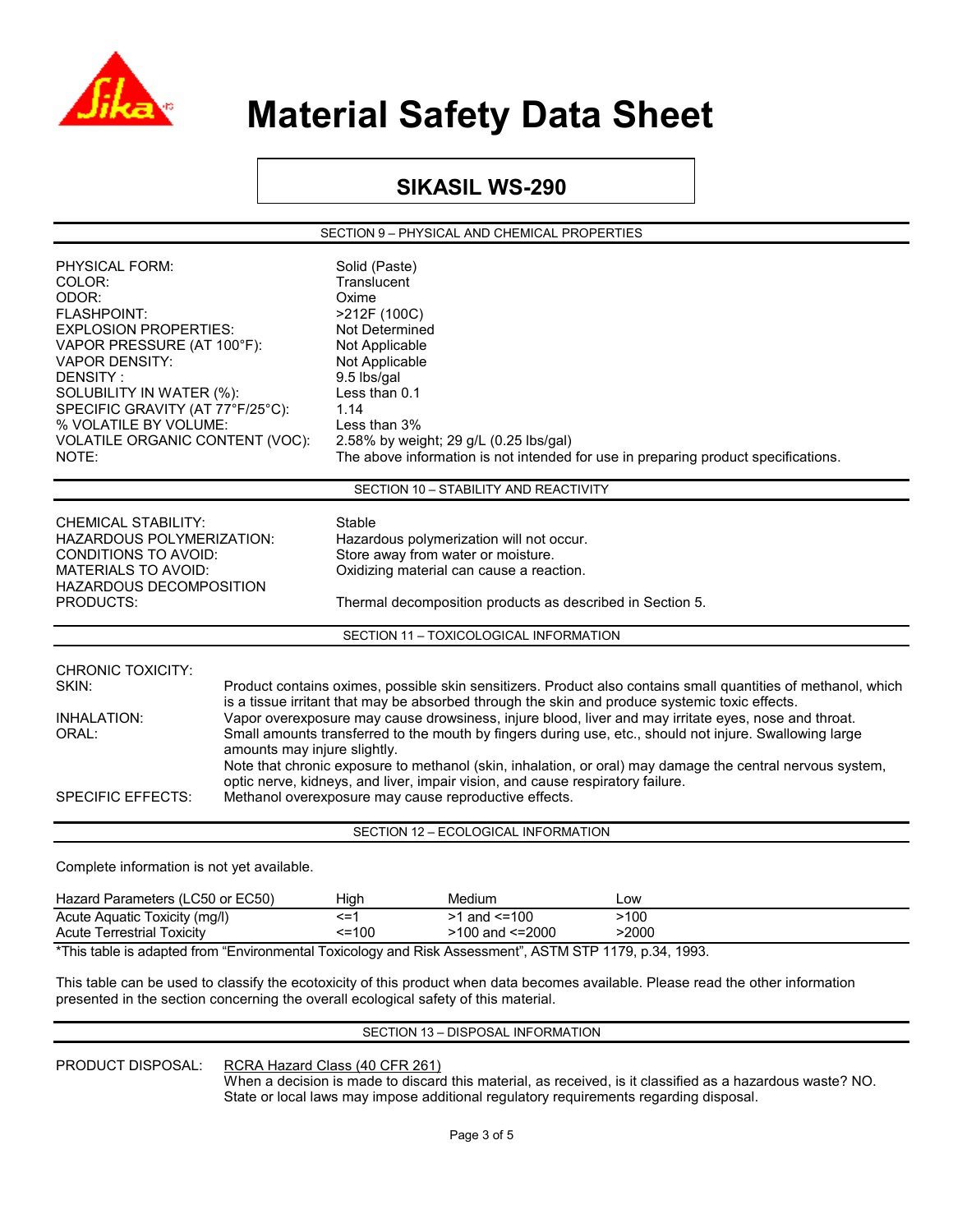

### **SIKASIL WS-290**

SECTION 14 – TRANSPORT INFORMATION

DOT Information (49CFR 172.101) PROPER SHIPPING NAME: Not Applicable HAZARD CLASS: Not Applicable UN / NA NUMBER: None PACKING GROUP: Not Applicable

SECTION 15 – REGULATORY INFORMATION

#### **Contents of this MSDS comply with the OSHA Hazard Communication Standard 29 CFR 1910.1200.**

#### **US FEDERAL REGULATIONS:**

TSCA Status: All chemical substances found in this product comply with the Toxic Substances Control Act inventory reporting requirements.

EPA SARA Title III Chemical Listings:

Section 302 Extremely Hazardous Substances / Section 304 CERCLA Hazardous Substances: None

Section 312 Hazard Class:

Acute: Yes Chronic: Yes Fire: No Pressure: No Reactive: No

#### **Section 313**

This product contains the following toxic chemicals subject to the reporting requirements of Section 313 of the Emergency Planning and Community Right to Know Act:

No chemicals found in this product exceed their individual weight percent thresholds applicable to SARA Section 313 and therefore no chemical in this product is subject to Section 313 reporting.

#### **US STATE REGULATIONS:**

#### **This product does comply with the California Air Resources Board maximum for VOC's in a sealant.**

States within the US that have promulgated State Right-to-Know regulations with chemical listing requirements including the chemicals in this product are provided below.

| Chemical                               | CAS No.                 | <b>States</b>                                                                                           |
|----------------------------------------|-------------------------|---------------------------------------------------------------------------------------------------------|
| Dimethyl siloxane<br>Calcium Carbonate | 70131-67-8<br>1317-65-3 | New Jersey, New York, Massachusetts, Pennsylvania<br>Massachusetts, Minnesota, Pennsylvania, Washington |
| Silica, amorphous                      | 7631-86-9               | Massachusetts, Pennsylvania                                                                             |
| <b>Trade Secret</b>                    | 2944800-5578            |                                                                                                         |
| Trade Secret                           | 2944800-5580            |                                                                                                         |